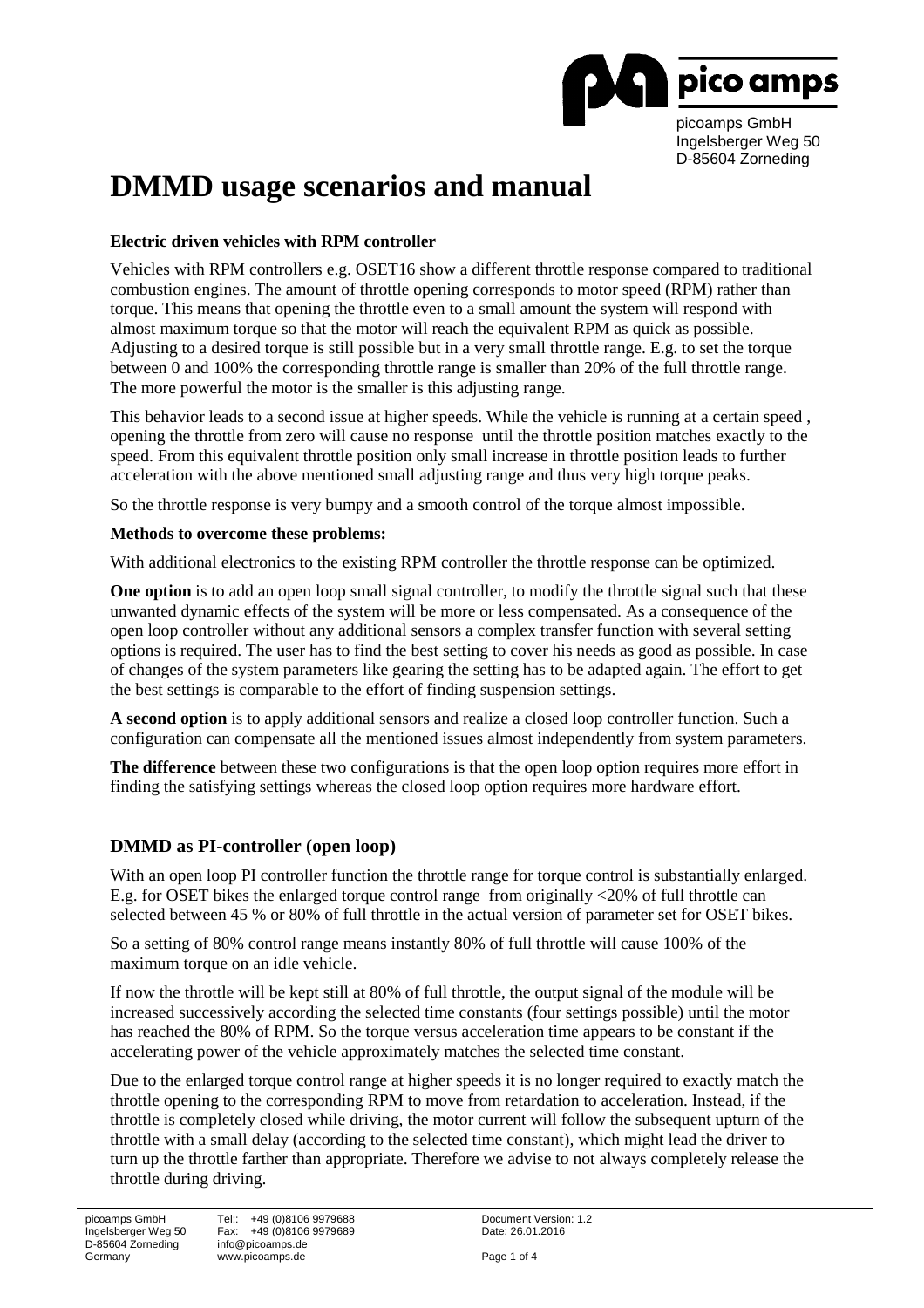**Special remark for OSET**: The above mentioned delay effect is more perceptible in the case of a strong throttling by the OSET specific potentiometer.

The new DMMD with PI controller has a new feature which allows overcoming larger time constant settings by using a sequence of partially closing and opening up again the throttle like intermediate throttle. So do not use unwanted intermediate throttle.

If you release the throttle completely, the motor current will be stopped immediately. This is an important safety feature e.g. for emergency break situations.

### **Setting options for the DMMD PI-controller**

The settings can be changed by using three IOs (IO1 to IO3) on the corresponding connector jack. The signal wires of the setting plug can be left unconnected or connected to ground (GND) by switches or fixed connections to set the options according to the table in the data sheet.

Without setting plug in place the default values are valid which are a torque control range of 45% and a time constant of 3.5 sec. When using handle bar switches the setting can also be changed while driving.

Due to the fact that such an extension is an open loop controller without any additional sensors a suitable setting depends on several system parameters like power, mass, gearing grip level, etc. The user hast to find the best setting to cover his needs as good as possible. The values in the setting table are comparable to the settings of the predecessor product version. On customer request all parameters and options as well as the fundamental response characteristics can be modified using different module software.

# **DMMD as I-controller (closed loop)**

Using an additional motor current sensor and the corresponding module software the system can be changed to a closed loop controller. This results in a true current control for the electrical bike where the motor current and thus the torque is directly related to the throttle setting.

As a result there an adaptation of the above mentioned parameter settings to match the resulting torque to the system parameters is not necessary. This simplification in usage has to be traded against increased hardware cost for the current sensor.

Nevertheless the characteristics can be changed by using specific sensor current tables in the controller software. Actually the table creates a progressive torque response that reaches a maximum of 100% at full throttle. Using the setting connector the maximum value can be reduced in steps.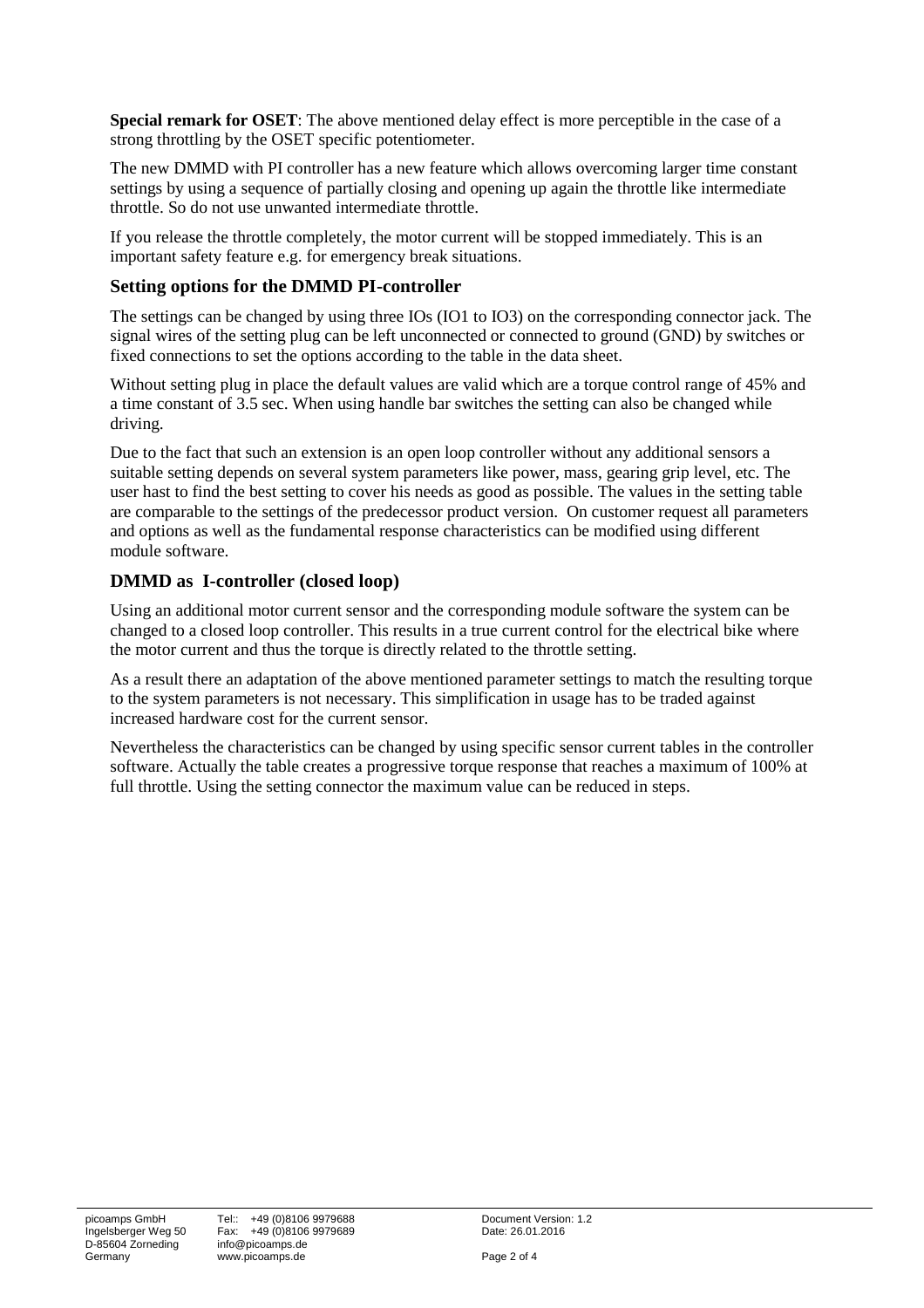# **Safety aspects of DMMD**

The DMMD covers different safety features which lead to a shutdown when corresponding signals levels are violated. In case of a safety shutdown, the corresponding output will be switched off and the red LED will indicate an error status. Error status and the corresponding erroneous signal will be stored in the data EEPROM. Resetting from safety shutdown is only possible by switching off and on again of the module after resolving the cause of error.

The criteria which lead to a safety shutdown are:

- Low supply voltage
- Supply of the throttle is irregular (Sensor or cable defective)
- Signal of the throttle is irregular (Sensor or cable defective)
- Supply of the current sensor is irregular (Sensor or cable defective)
- Signal of the current sensor is irregular (Sensor or cable defective)

A safety feature which does not lead to a safety shutdown is:

• A valid throttle signal larger than zero when powering on the module (unwanted or blocked throttle). In this case the corresponding output will be switched off and the red LED will indicate an error status as long as the throttle signal is above zero. Turning the throttle to zero will switch the module to normal operation.

Any release of the throttle will be transferred instantly to the module output to avoid unwanted decay times of the motor current and torque.

The module is waterproof packaged in a stable aluminum case to make it suitable for all weather conditions.

# **General safety issues**

Certainly the DMMD cannot cover the following issues:

- 1. Caused by defective supply of the module e.g. cable break, valid electrical signals can appear at the input of the motor controller. Since the module is powered off no measures can be made within the module. This issue has to be resolved by the motor controller.
- 2. In case of a crack of the housing of commercially available hall sensor throttles a safety issue could occur. If the position of the hall sensor is changed with respect to the magnet and all signal wires are still connected, the sensor may send a valid throttle signal which can lead to an unwanted acceleration and might cause an accident. If at least one of the signal wires breaks a safety shutdown by the module will be activated as described above.
- 3. Since all cable connectors are not water tight a safety issue could occur in case of flooding (driving through deep water) or high pressure water (cleaning). Electrical signals could appear that will lead to an unwanted acceleration and might cause an accident. Typically splash water is not that critical.

We therefore recommend using an additional emergency switch or connector with ripcord to interrupt the ignition circuit.